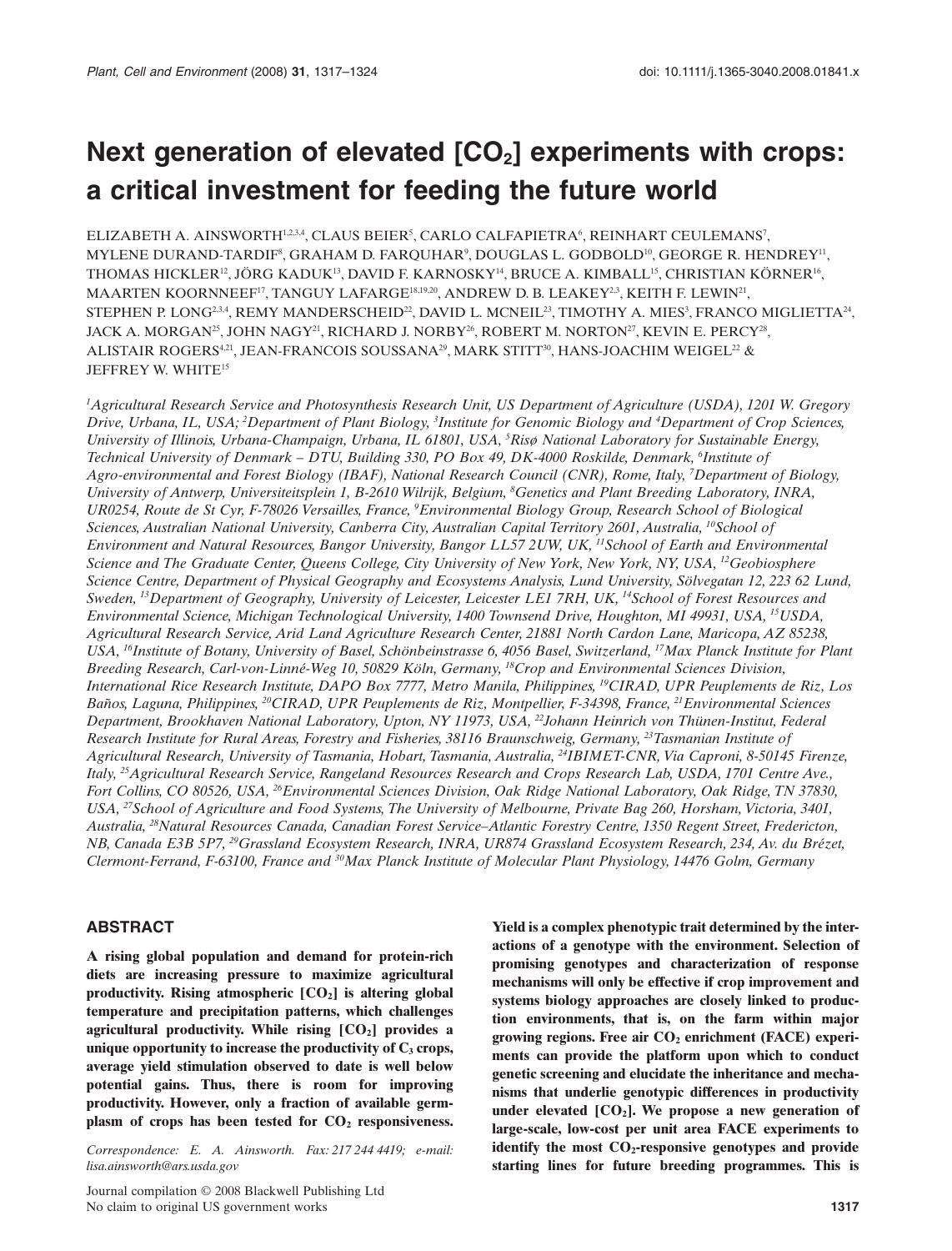**necessary if we are to realize the potential for yield gains in the future.**

*Key-words*: climate change; crop yield; FACE; genetic variation.

#### **INTRODUCTION**

The growing world population, increasing demands for grains for animal feeds, land loss to urban expansion and demand for bioenergy production are exerting more and more pressure on global agricultural productivity. Not surprisingly, the global food surplus is at a record low (USDA 2007). As global climate change increases average temperatures and alters the incidence of drought, global agricultural production will be profoundly impacted (Cohen 2003; Solomon *et al*. 2007). Therefore, a major challenge for plant biologists, agronomists and breeders will be to provide germplasm and seed material that maximize future crop production in a changing climate (Ainsworth, Rogers & Leakey 2008), while minimizing degradation of soil and water resources (Cassman *et al.* 2003) and limiting environmental impacts such as groundwater pollution and greenhouse gas emissions.

Atmospheric carbon dioxide concentration ( $[CO<sub>2</sub>]$ ) has risen from a pre-industrial concentration of ~280 to 384  $\mu$ mol mol<sup>-1</sup> in 2008 (Dr. Pieter Tans, NOAA/ESRL, [www.esrl.noaa.gov/gmd/ccgg/trends](http://www.esrl.noaa.gov/gmd/ccgg/trends)), and could reach ~550  $\mu$ mol mol<sup>-1</sup> by 2050 and ~730 to 1020  $\mu$ mol mol<sup>-1</sup> by 2100 (Solomon *et al.* 2007). Even if the effects of various national and international programmes reduce emissions, the most optimistic stabilization concentrations for this century are between 450 and 550  $\mu$ mol mol<sup>-1</sup> (Solomon *et al.* 2007). This increase in  $[CO<sub>2</sub>]$  could provide a basis to offset losses in agricultural production caused by increased drought and temperature stress. However, it will be a major challenge to realize this increase because of the complex relationship between photosynthesis and crop growth and yield (e.g. Gifford & Evans 1981; Fichtner *et al.* 1993), alongside the complex interactions between plant growth and many other environmental factors. There is an increasing awareness that excessive use of nutrients and irrigation does not provide a sustainable strategy to increase crop yield. Further and major complications are introduced by future perturbation of global weather systems, which will result in changes in the temperature and water supply.

Higher  $[CO_2]$  stimulates photosynthesis in  $C_3$  crops because ribulose 1·5-bisphosphate carboxylase/oxygenase (Rubisco) is not  $CO<sub>2</sub>$  saturated at current  $[CO<sub>2</sub>]$  and because  $CO<sub>2</sub>$  inhibits photorespiration (Bowes 1991). In theory, at 25 °C, an increase in  $[CO_2]$  from ~380 to 580 ppm could increase light-saturated  $C_3$  photosynthesis of mature, sunlit leaves by 38% (Long *et al.* 2004). However, in practice, the average stimulation of photosynthesis in mature, sunlit leaves of wheat, rice and soy bean grown at elevated  $[CO<sub>2</sub>]$  (550–600 ppm) under field conditions [i.e. free air  $CO<sub>2</sub>$  enrichment (FACE)] falls short of the theoretical maximum (Long *et al.* 2004) and was only 14% on average across all FACE experiments (Long *et al.* 2006). This moderate stimulation of photosynthesis was in turn associated with limited gains in grain yield (13%; Ainsworth & Long 2005; Long *et al.* 2006).

In the limited FACE experiments on  $C_4$  crops to date, there has been no significant stimulation of yield under well-watered conditions, because  $C_4$  photosynthesis is saturated under ambient  $[CO_2]$  (Wall *et al.* 2001; Leakey *et al.* 2004, 2006b; Long *et al.* 2006). However, all crops, both C3 and C4, potentially benefit from reduced demand for water. On average, stomatal conductance is reduced by 20% in plants grown at elevated  $[CO<sub>2</sub>]$  (550–600 ppm) in FACE experiments (Ainsworth & Long 2005).This reduces evapotranspiration, reduces soil moisture depletion and ameliorates stress during periods of drought (Kimball,Kobayashi & Bindi 2002; Leakey *et al.* 2004, 2006a,b; Morgan *et al.* 2004b; Nowak, Ellsworth & Smith 2004; Bernacchi *et al.* 2007).

Why should we focus on facilities for adaptation to elevated  $[CO<sub>2</sub>]$ ? Compared to temperature and water availability,  $[CO_2]$  is unique in showing limited spatial variation. This means that it is not possible to exploit current adaptation to different climatic regions, and it is not possible to exploit existing differences in climate and soil to select for genotypes that respond best to elevated  $[CO<sub>2</sub>]$ .

It could be argued that traditional breeding will have inadvertently increased  $CO<sub>2</sub>$  responsiveness over the past century as  $[CO<sub>2</sub>]$  has risen. If this were true, society might comfortably assume that over the next century, improved germplasm will acquire the desired responsiveness to  $[CO<sub>2</sub>]$ through routine selection for economic yield or general adaptation. However, in a study of four spring wheat cultivars, released in 1903, 1921, 1965 and 1996, the sensitivity of yield to  $[CO<sub>2</sub>]$  was inversely related to the year of cultivar release (Ziska, Morris & Goins 2004). Similarly, the average increase in yield for older spring wheat cultivars (released from 1890 to 1943) was greater than that of more modern cultivars (released from 1965 to 1988; Manderscheid & Weigel 1997). These studies and others (Amthor 1998) suggest that traditional breeding has *not* selected for [CO2] responsiveness, and indeed quite the opposite has occurred.

In view of the limited experimental evidence, further research is needed to elucidate the mechanisms of yield response to  $[CO<sub>2</sub>]$ , to assess the genetic diversity available for improving responsiveness, and to devise efficient schemes for selection for adaptation to rising ambient [CO2], whether based on conventional plant breeding or systems biology approaches for selecting and engineering improved genetics. Testing the 'responsive' germplasm in different environmental conditions, such as under water stress or different temperatures or different soils, will be a crucial second phase of this research.

Climate change predictions indicate that drought and high-temperature stresses will increase throughout this century (Carter *et al.* 2007), directly damaging crops and making the timing of field applications of nutrients, herbicides or pesticides more difficult, thus reducing the efficiency of farm inputs (e.g. Porter & Semenov 2005;Tubiello, Soussana & Howden 2007). These deleterious aspects of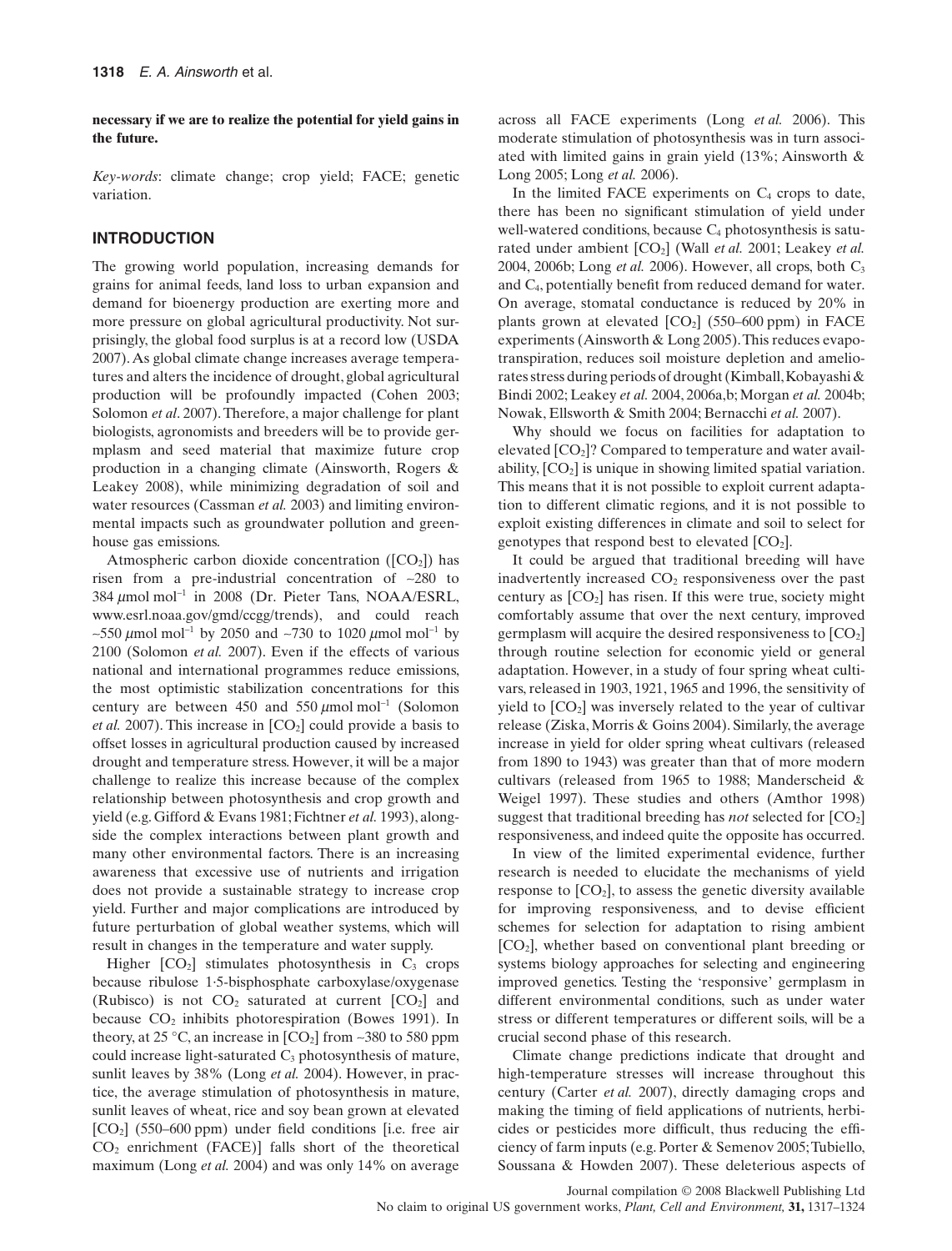climate change on crop systems may be offset in part by the beneficial effects of increased atmospheric  $[CO<sub>2</sub>]$  on crop yield. Estimates of the potential benefit of elevated  $[CO<sub>2</sub>]$  to global food supply suggest it will reduce the number of malnourished people in 2080 by between 12 and 580 million individuals, depending on the socio-economic scenario and on the crop models considered (Parry *et al.* 2004; Schmidhuber & Tubiello 2007).

The need to maximize the benefit of elevated  $[CO<sub>2</sub>]$  and offset crop losses caused by greater water and temperature stress justifies a call for more experimental work investigating the  $[CO<sub>2</sub>]$  responses of major food crops under representative field conditions. Crop response to  $[CO<sub>2</sub>]$  is clearly a complex phenomenon, paralleling the complexity of crop responses to drought, salt stress or high temperatures. In order to dissect the mechanisms of response to complex traits, the use of molecular quantitative genetic tools is essential (Prioul *et al.* 1997; Tonsor, Alonso-Blanco & Koornneef 2005). We outline a plan for integrating physiology, genetics and modelling in a new generation of  $CO<sub>2</sub>$ experiments for crops. As described as follows, this requires experimentation at a scale not possible in the current FACE experiments. The plan is based on discussions from the workshop, 'FACEing the Future: Planning the Next Generation of Elevated CO<sub>2</sub> Experiments on Crops and Ecosystems', sponsored by the European Science Foundation, Interdisciplinary New Initiatives Fund (Rome, Italy; 5–7 December 2007). Because it may take 10–15 years to move from discovery of new advantaged genetics to commercial cultivars of annual grain crops, developing a robust strategy and supporting the planned work with the best possible facilities should be an urgent priority.

#### **OBJECTIVES FOR THE NEXT DECADE OF RESEARCH**

The present evidence indicates that conventional selection under rising  $[CO<sub>2</sub>]$  has not succeeded in identifying genotypes that will perform well in even higher  $[CO<sub>2</sub>]$  in the future; hence, identification of potential barriers and opportunities with respect to  $CO<sub>2</sub>$  responsiveness is critical. Barriers may not be limited to plant genetics, because feedbacks are not only at the individual plant level, but also at the system level, including the soil and atmosphere. Inevitably, the next generation of experiments will be limited in geographical scope. Based on total world grain production, rice, wheat, maize and soy bean are of most importance in terms of adaptation (Long *et al.* 2006), and are most intensively studied, but a number of other crops are of major importance, especially in developing countries. Therefore, a mechanistic framework will be necessary to generate improved models to project crop performance to a wider range of environments and species.Therefore, the next generation of elevated  $[CO_2]$  experiments with  $C_3$  crops should: (1) quantify on a field scale the genetic variation for the grain yield response of major crops to elevated  $[CO<sub>2</sub>]$ , considering both inter- and intraspecific variation, and identify traits that may allow screening of a much wider range of germplasm; (2) use existing genetic variation and new tools from high throughput 'omics, comparative and quantitative genetics; molecular breeding; and bioinformatics to elucidate the mechanisms of crop yield response to  $[CO<sub>2</sub>]; (3)$  in the longer term, determine how yield is impacted by elevated  $[CO<sub>2</sub>]$  in combination with other aspects of climate change and shifts in agricultural practice, specifically rising temperature, altered water availability, rising tropospheric ozone concentration and altered nutrient availability.These are ambitious goals, but they can be met by a collaborative international effort among crop geneticists, molecular biologists, plant physiologists, agronomists and modellers. No less important are the engineers and technicians able to design appropriate experimental facilities, and assure their reliable and on-target operation.

### **APPROACH**

The first step in meeting these objectives is to create facilities for field screening the yield response to elevated  $[CO<sub>2</sub>]$ across a wide range of germplasm. Such facilities should be located in a major growing region for the crop(s) of interest. For example, a facility for rice might be located at the International Rice Research Institute (IRRI) in the Philippines, or in China, where nearly a third of the world's rice crop is produced (Coats 2003).A facility for soy bean might be located in the United States or in Brazil, and a facility for wheat in the major production areas of Australia, Europe, China, the United States, Canada or India.As economic and sustainable yield is the trait of interest, initial screening should occur under field conditions and management that reflect dominant agronomic practices and provide as natural an environment as possible. Furthermore, individual plots must be large enough to allow accurate yield estimates, and there must be adequate replication to ensure robust statistical interpretation.

These criteria argue for FACE facilities. A typical largescale FACE apparatus consists of a number of 15- to 30-mdiameter plots within a field. Each plot is encircled by an array of pipes, which are suspended within and above the crop canopy (Fig. 1).  $CO<sub>2</sub>$  is released from pipes on the side of the plot which is upwind at any given moment. Wind direction, wind speed and the concentration of  $CO<sub>2</sub>$  are measured at the centre of the plot, with a computer-based feedback system that regulates the positions and amount of  $CO<sub>2</sub>$  released at different points around the plot (Hendrey *et al.* 1992, 1999; Lewin, Hendrey & Kolber 1992; Miglietta *et al.* 1997). Existing FACE systems operate continuously from crop emergence to harvesting, and maintain  $[CO<sub>2</sub>]$ within the plot to within 10% of the target level for >90% of the time (Lipfert *et al.* 1992; Miglietta *et al.* 1997; Hendrey & Miglietta 2006). This is achieved with minimal perturbation of the soil–plant–atmosphere continuum.

The limitations of FACE technology have been extensively reviewed (Hendrey & Miglietta 2006). The major limiting factor for FACE is the cost of the large quantities of  $CO<sub>2</sub>$  that are released. The cost of this  $CO<sub>2</sub>$  varies dramatically between FACE experiments, depending on the final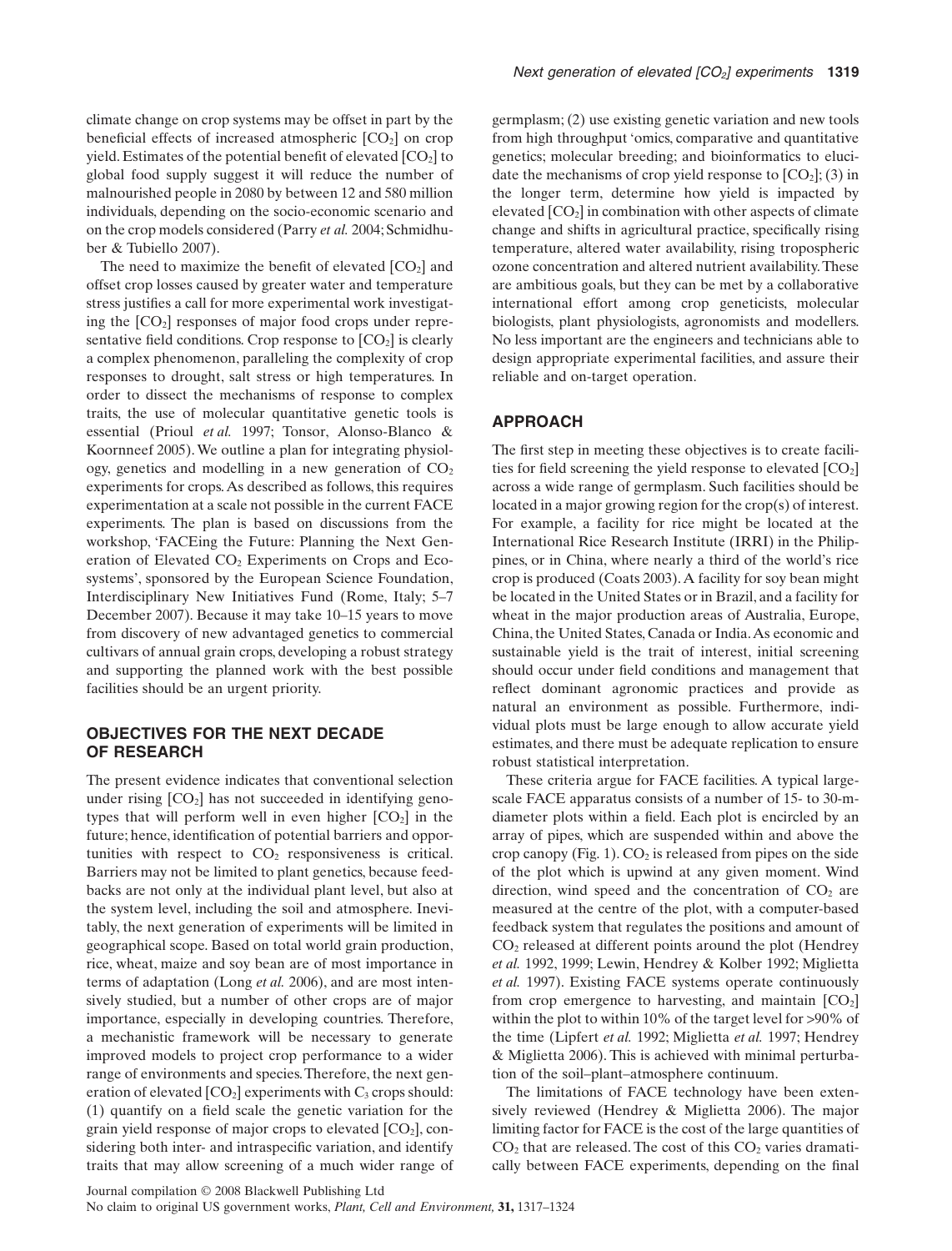

**Figure 1.** A typical distribution of  $[CO<sub>2</sub>]$ across a free air  $CO<sub>2</sub>$  enrichment (FACE) octagonal plot or a hypothetical gridded FACE system. The arrows indicate the direction of the wind, and the color scale indicates the gradient in  $[CO<sub>2</sub>]$  across a plot. The black circle indicates the location of a control box with a  $CO<sub>2</sub>$ analyser, anemometer and CO<sub>2</sub> regulator. The green lines represent pipes for release of CO<sub>2</sub>.

concentration of  $CO<sub>2</sub>$ , source of  $CO<sub>2</sub>$ , plot volume fumigated, fetch, wind speed and uniformity of the vegetation. Therefore, there is no 'typical' FACE cost, and both the capital and operating expenses of a FACE experiment can vary by an order of magnitude depending on the location of the experiment and the factors mentioned.

The possibility to increase the scale and/or fumigation efficiency of FACE beyond the current levels is under investigation in alternative 'gridded' rather than linear designs (Fig. 1).A gridded system would also increase the flexibility of FACE by allowing additional modules to be added as needed without degrading the homogeneity of enrichment. A potential downside would be slightly impaired access to the crop plants.

Another solution to reducing FACE operating costs is to identify lower-cost sources of  $CO<sub>2</sub>$ . Geological  $CO<sub>2</sub>$  sources from natural wells occur around the world; large  $CO<sub>2</sub>$  wells exist in the United States (e.g. in Arizona, Colorado, Mississippi, New Mexico, Utah and Wyoming) and in Europe (e.g. at Répcelak and Oelboe in Hungary; at Bad Driburg-Herste and Rottenburg in Germany; and in France, Spain and Italy). Some  $CO<sub>2</sub>$  wells are capable of producing more than 800 tons of  $CO<sub>2</sub>$  per hour (Heinicke *et al.* 2006), and new strategies for detecting additional geothermal systems have been investigated in detail (Lewicki & Oldenburg 2004). However,  $CO<sub>2</sub>$  is not the only gas emitted from natural vents. Concentrations of methane and hydrogen sulphide are often much higher than ambient atmospheric concentrations (Heinicke *et al.* 2006). If technology exists to scrub dangerous contaminants at a reasonable cost, this may be a viable source of  $CO<sub>2</sub>$  for experimentation. Unfortunately, few geological sources have been identified within the major growing areas of the major grain crops. Recent technological advances have been made in  $CO<sub>2</sub>$  sorbents than can capture  $CO<sub>2</sub>$  directly from the atmosphere (Zeman & Lackner 2004; Zeman 2007). If the  $CO<sub>2</sub>$  can be released from them at low cost, this might provide another viable source for FACE in the future. Alternatively, fossil fuel power stations and alcoholic fermentation for producing biofuels release large quantities of  $CO<sub>2</sub>$  (Kheshgi & Prince 2005;Yang *et al.* 2008). Fermentation, unlike power plants, is particularly attractive because the gaseous by-product is near pure CO2. Placing FACE facilities next to fermentation facilities is an attractive opportunity, because many of these are located within grain-producing regions. It is equally important that such a facility be close to a large academic or research institution with expertise in plant sciences and specifically grain crop improvement. FACE facilities will not only need trained personnel for plant growth and facility maintenance, but also to manage site access, organize and coordinate the needs of large teams of scientists, and to provide an infrastructure for data acquisition, storage and analysis. This will represent a large component of the fixed costs in a large FACE site.

FACE experiments have traditionally been used to investigate the response of crops grown at current and elevated  $[CO<sub>2</sub>]$ . The effect of elevated  $[CO<sub>2</sub>]$  on physiological and biochemical parameters of interest is typically <25% (Long *et al.* 2004), and changes in gene transcript abundance are rarely greater than ~twofold (e.g. Ainsworth *et al.* 2006). Differentiating between the yield responses in germplasm and identifying the physiological and molecular responses that underlie those differences will require increased statistical power. New FACE facilities can increase statistical power by increasing the number of plots and utilizing innovative experimental designs. However, maximizing the uniformity of growth conditions will be a key challenge for reducing variation, so careful site selection for uniform nutrient and water availability and topography will be critical. The current design of FACE sites adequately controls the variation in  $[CO<sub>2</sub>]$  (Hendrey *et al.* 1997), but improved performance and reliability will aid detection of small but physiologically important effects. With the existing ring design, control of  $[CO_2]$  degrades with increase in plot size. Any design for a new, large-scale fumigation method will need to be achieved without reducing the spatial and temporal uniformity of fumigation.This is the reasoning behind the modular gridded design proposed here, which in theory will allow an increase in scale without reducing control (Fig. 1).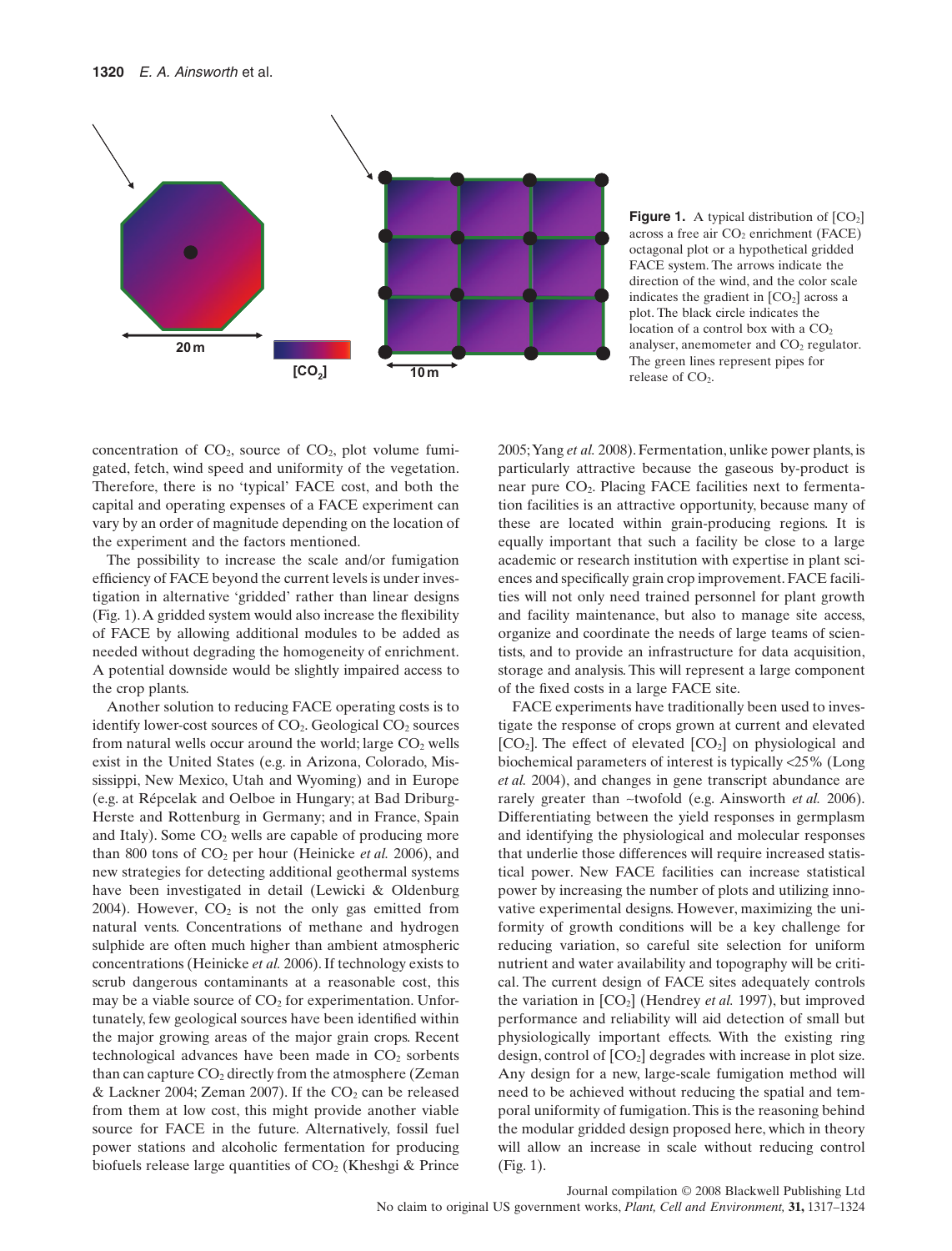#### **OPTIMIZING THE PREDICTIVE POWER OF FACE**

FACE systems are often considered expensive, but the net cost is compensated for by economies of scale, and the cost per unit ground area is considerably less than alternative systems (Hendrey & Kimball 1994). Nevertheless, it is critical to maximize the power of the experimental design. In the past, the primary experimental aims have been to characterize the impacts of climate change on yield and investigate response mechanisms of single genotypes. However, we note an urgent need to move beyond assessing climate change impacts and to develop strategies for adaptation, that is, identifying how crops can be selected to increase their yield response to rising  $[CO<sub>2</sub>]$ . The initial FACE experiments required a large area of uniform vegetation; the new research requires investigating large numbers of genotypes. Current FACE experiments partially address these conflicting needs by allocating half of a treatment plot to genotype trials, and the other half to investigate processes of a single genotype (Ort *et al.* 2006). This current approach only allows sufficient space to examine the yield of up to ~20 genotypes in a 20-m-diameter FACE plot. To place this in perspective, to investigate the association of  $CO<sub>2</sub>$  responsiveness with a single quantitative trait locus (QTL) mapping population, approximately 150 inbred lines would need to be investigated. For example, a recent QTL analysis of drought tolerance in rice used 154 lines (Lanceras *et al.* 2004). If each of 150 lines was planted in a  $2 \times 2$  m space, the experiment would require a treatment plot of more than 600 m2 , which includes a 1 m border adjacent to the release points that would not be used for sampling. Association mapping will require similar or even larger populations, especially if panels of cultivars are complemented by using segregating populations to break population structure. Current treatment plots in crop environments are ~20 m in diameter, and a larger diameter plot would suffer from marked  $[CO_2]$  gradients, which in itself would be solved only with more replications. It would appear that a gridded system (Fig. 1) could exceed this scale without these problems, but gridded systems remain to be tested.

In future crop FACE systems, physiological and molecular phenotyping technologies should be used to analyse large populations of genetically diverse and genotypically characterized plants. This is a crucial advance compared to the past, where at best, only a small number of genotypes were compared. Past experiments provided descriptive information, but did not allow rigorous genetic dissection and analysis of inherited variation in response to elevated [CO2]. Functional genomics and quantitative genetics with populations of plants will allow us to causally dissect the complex, multifactorial network that controls carbon allocation, growth and yield. This information could open up new perspectives to understand the genetic and molecular basis of the response of plant growth to elevated  $[CO<sub>2</sub>]$ . The proposed approach will generate a homogenous data set that documents the response of yield, and many

physiological and molecular parameters across a large population of genotypes in elevated  $[CO_2]$ . This data set will be a powerful resource to develop mechanistic plant growth models, and to perform multivariate data analysis to identify parameters that influence the relationship between elevated  $[CO<sub>2</sub>]$  and growth. The approach outlined here will pinpoint hypotheses about the underlying mechanisms, which can be tested by detailed analyses of small sets of plants, including near isogenic lines (NILs), that is, lines with different alleles at one or a few loci in a common genetic background. This approach will support QTL mapping, either via association mapping or in combination with the use of inbred populations.

On a pragmatic level, there are important questions relating to selection of germplasm and, in a broader sense, the exploitation of biodiversity to maximize crop yield in a future high  $[CO<sub>2</sub>]$  world. Plant breeding uses phenotypic characters and genetic information to identify useful germplasm, which is crossed to create populations that are then grown and scored for important traits. Breeders are unable, however, to identify or select material that responds well to elevated  $[CO<sub>2</sub>]$ , because they have to grow their material at current  $[CO<sub>2</sub>]$ . One important aim will be to learn whether any traits for which breeders are currently selecting affect, either positively or negatively, the response to elevated  $[CO<sub>2</sub>]$ . We also need strategies to prioritize lines for screening in elevated  $[CO<sub>2</sub>]$ .

A novel approach is to build on the multilayered data sets that will be generated in FACE facilities. The results from a test population (50–100 genetically diverse genotypes) could be analysed by multivariate statistical methods to identify parameters whose values in ambient  $[CO<sub>2</sub>]$  correlate with the yield response in elevated  $[CO<sub>2</sub>]$ . These parameters could then be used to survey large genetic populations and predict which genotypes should show a particularly strong or weak response to elevated  $[CO<sub>2</sub>]$ . In an iterative cycle, they would be grown under elevated  $[CO_2]$  in the FACE system to test the quality of the predictions and refine the parameter set that is used for the prediction. While it may be possible to pre-select genotypes based on pre-existing information about their responses to water, nutrient supply or temperature, it will also be important to generate parallel data sets at ambient  $[CO<sub>2</sub>]$  in the FACE facility. In such a comparison, it will be necessary to concentrate on parameters that can be measured cheaply and easily, for example, plant architecture and phenology, stable isotopes and nutrient and metabolite levels. Integrative parameters should be included that are measured by plant breeders, like yield in different agronomic regimes at ambient  $[CO<sub>2</sub>]$  (e.g. under altered fertilization, water supply or temperature). This would increase the speed with which large populations can be presorted and cycled through FACE facilities to assess their response to future  $[CO<sub>2</sub>]$ . In addition to developing predictors for a given crop, this approach will also reveal similarities and differences among species. An important implication of this strategy is that future FACE sites would need to have a much larger area under ambient  $[CO_2]$  than under elevated  $[CO_2]$ , at least for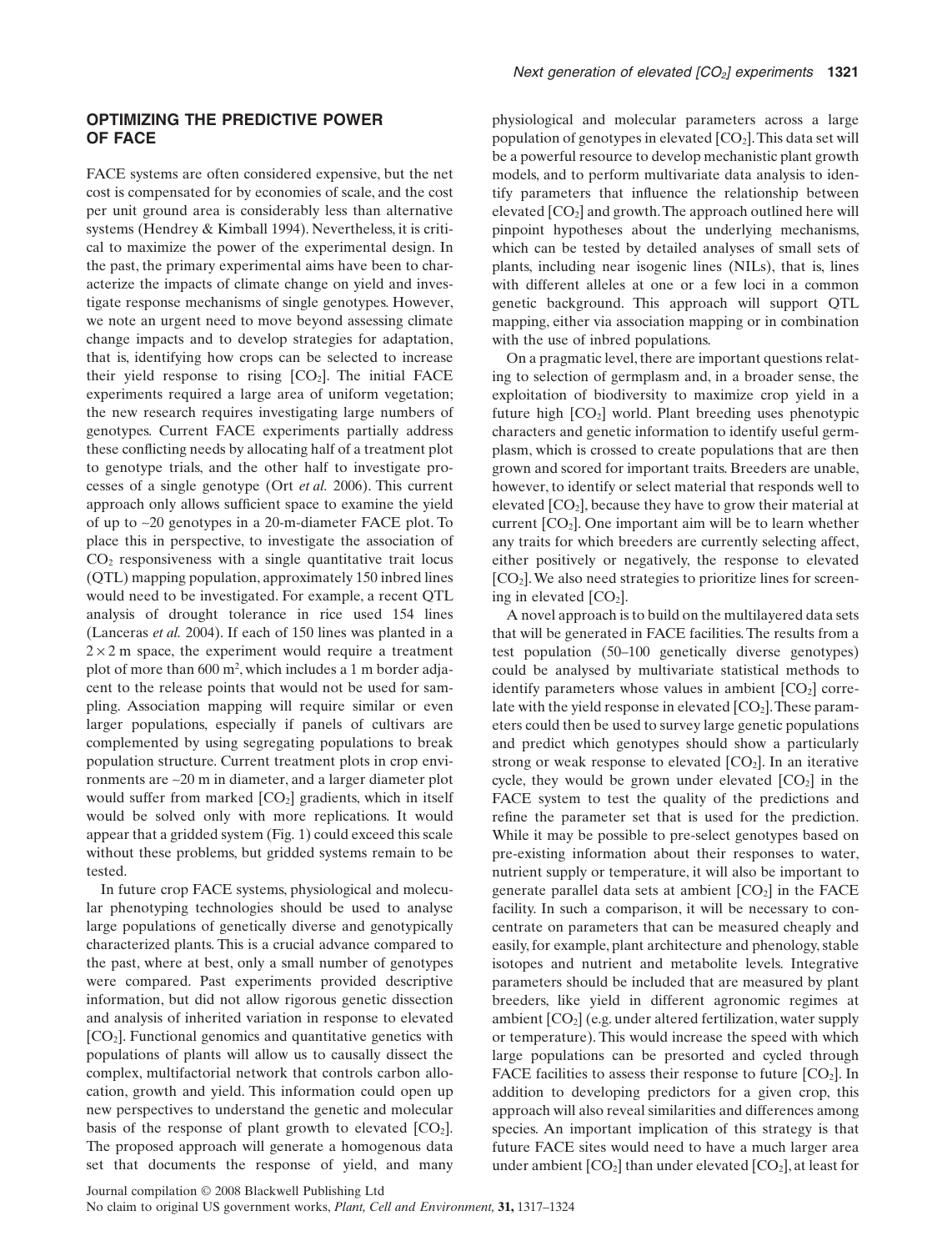the first years of operation. Where appropriate, parts of the facilities might be located at multiple sites to exploit natural climatic or edaphic gradients.

## **UNDERSTANDING INTERACTING ELEMENTS OF GLOBAL CHANGE**

Further research is needed to extend understanding of crop responses to climate change across a broad range of environmental conditions. A new Australian FACE experiment with wheat incorporates ecophysiological modelling, and is taking the approach of varying planting date, water supply and location in order to study how elevated  $[CO<sub>2</sub>]$  will interact with both higher temperatures and lower water availability. Future FACE experiments should also manipulate environmental factors other than  $[CO<sub>2</sub>]$  to ensure that selection for improved responsiveness to  $[CO<sub>2</sub>]$  is not at the cost of tolerance to other features of global climatic and atmospheric change, notably increased temperature, ozone and drought incidence.

Here, two levels of interactions should be distinguished; firstly, if there is any correlation between the response to elevated  $[CO<sub>2</sub>]$  and the response to another variable and, secondly, if there is an interaction between elevated  $[CO<sub>2</sub>]$ and the other variable. The first can be approached by combining information about the response in single-factorial experiments, as outlined in the last section. The second will require multifactorial experiments, with simultaneous variation of elevated  $[CO<sub>2</sub>]$  and the other variables. For practical and financial reasons, the latter can only be done in a second stage, using a smaller number of prioritized genotypes.

FACE facilities allowing multifactorial experiments would be critical for testing germplasm produced by combining tolerance of these changes in other environmental factors with responsiveness to  $[CO<sub>2</sub>]$ . In addition, these facilities would provide data on the interactions of temperature, drought, ozone and  $[CO<sub>2</sub>]$  to better inform yield prediction models. Interactions between elevated  $[CO<sub>2</sub>]$  and crop stress factors such as heat, drought or ozone could be investigated using complementary methods such as infrared heater arrays for warming ecosystem field plots (Kimball *et al.* 2008), passive infrared night-time warming and rain exclusion systems (Mikkelsen *et al.* 2008) and open-air ozone enrichment (Morgan *et al.* 2004a; Karnosky *et al.* 2007).

## **RESEARCH PRODUCTS**

What are the expected outcomes from this new generation of research? We anticipate that within a decade, the proposed research would identify: (1) germplasm with high yield responsiveness to elevated  $[CO<sub>2</sub>]$  in a changing climate; (2) the most appropriate parental materials for crop improvement programmes; and (3) potential feedbacks between new cropping systems and the environment. Improved mechanistic understanding of plant response to elevated  $[CO<sub>2</sub>]$  will be achieved by combining quantitative genetics with molecular and biochemical phenotyping, and general agronomic and biogeochemical understanding of responsive germplasm. This approach will also enable development of new screening tools and application of biotechnological approaches to improving yield in addition to conventional breeding. While significant progress has been made in recent years in using climate model predictions with ecophysiological models applying different methodologies (Hansen & Jones 2000; Hansen *et al.* 2006), the underlying processes involved in allocation of assimilate to various plant components and their responses to changing  $[CO<sub>2</sub>]$  are still not well understood. Thus, the new generation of FACE research also must better inform models so that they can be used with confidence to explore the impacts of different global change scenarios or to guide decision making by producers, policy-makers and other stakeholders.

From the ecological perspective, crop systems are simple systems that provide important platforms for testing broader hypotheses on ecosystem responses to atmospheric change. Linking crop system responses to ecosystem modelling can then be used to develop strategies to inform land managers about appropriate adaptive strategies and policymakers about future resource management issues. Therefore, a new generation of FACE experiments with crops will contribute to a more holistic understanding of ecosystem responses to elevated  $[CO<sub>2</sub>]$ .

### **CONCLUSIONS**

The next generation of FACE experiments should investigate the world's major grain crops in representative production areas, where a highly qualified group of staff and scientists can maintain the facility. Given the cost of FACE, it will be important to take advantage of sources of low-cost or free CO2. The scale of the FACE experiments must be sufficient to deal with a minimum of 150 genotypes per growing season. This generation of experiments would focus on *adapting* crops to the future environment, specifically elevated  $[CO_2]$ , using the tools of molecular genetics.

## **ACKNOWLEDGMENTS**

We acknowledge all participants of the 'FACEing the Future: Planning the Next Generation of Elevated  $CO<sub>2</sub>$ Experiments on Crops and Ecosystems' for fruitful discussions, and the European Science Foundation, Interdisciplinary New Initiatives Fund for funding. K.F.L., J.N. and A.R. were supported by the US Department of Energy Office of Science contract no. DE-AC02-98CH10886 to Brookhaven National Laboratory. R.M.N. was supported by the Australian Grains Research and Development Corporation and the Department of Climate Change. M.S. was supported by the Max Planck Society.

#### **REFERENCES**

Ainsworth E.A. & Long S.P. (2005) What have we learned from 15 years of free-air  $CO<sub>2</sub>$  enrichment (FACE)? A meta-analytic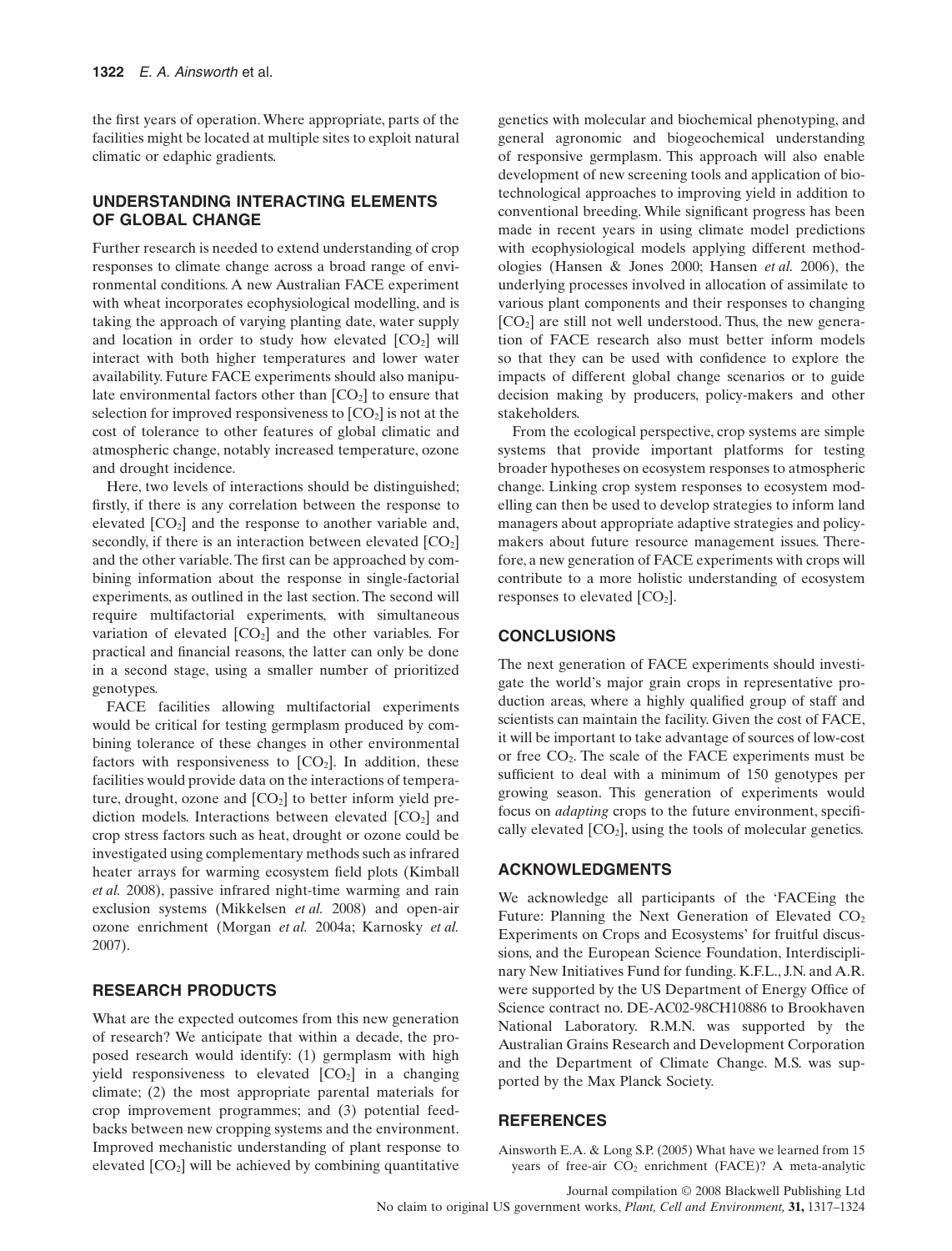review of the responses of photosynthesis, canopy properties and plant production to rising CO2. *New Phytologist* **165,** 351–372.

- Ainsworth E.A., Rogers A., Vodkin L.O., Walter A. & Schurr U. (2006) The effects of elevated  $CO<sub>2</sub>$  concentration on soybean gene expression.An analysis of growing and mature leaves.*Plant Physiology* **142,** 135–147.
- Ainsworth E.A., Rogers A. & Leakey A.D.B. (2008) Targets for crop biotechnology in a future high- $CO<sub>2</sub>$  and high- $O<sub>3</sub>$  world. *Plant Physiology* **147,** 13–19.
- Amthor J.S. (1998) Perspective on the relative insignificance of increasing atmospheric CO<sub>2</sub> concentration to crop yield. *Field Crops Research* **58,** 109–127.
- Bernacchi C.J., Kimball B.A., Quarles D.R., Long S.P. & Ort D.R. (2007) Decreases in stomatal conductance of soybean under open-air elevation of  $[CO_2]$  are closely coupled with decreases in ecosystem evapotranspiration. *Plant Physiology* **143,** 134–144.
- Bowes G. (1991) Growth at elevated  $CO<sub>2</sub>$ : photosynthetic responses mediated through Rubisco.*Plant, Cell & Environment* **14,** 795–806.
- Carter T.R., Jones R.N., Lu X., Bhadwal S., Conde C., Mearns L.O., O'Neill B.C., Rounsevell M.D.A. & Zurek M.B. (2007) New assessment methods and the characterisation of future conditions. In *Climate Change 2007: Impacts, Adaptation and Vulnerability. Contribution of Working Group II to the Fourth Assessment Report of the Intergovernmental Panel on Climate Change* (eds M.L. Parry, O.F. Canziani, J.P. Palutikof, P.J. van der Linden & C.E. Hanson), pp. 133–171. Cambridge University Press, Cambridge, UK.
- Cassman K.G., Dobermann A., Walters D.T. & Yang H. (2003) Meeting cereal demand while protecting natural resources and improving environmental quality. *Annual Review of Environment and Resources* **28,** 315–358.
- Coats B. (2003) Global rice production. In *Rice Origin, History, Technology and Production* (eds C.W. Smith & R.H. Dilday), pp. 247–470. John Wiley & Sons, Hoboken, NJ, USA.
- Cohen M.J. (2003) Food security: why do hunger and malnutrition persist in a world of plenty? In *Plants, Genes, and Crop Biotechnology* (eds M.J. Chrispeels & D.E. Sadava) 2nd edn, pp. 52–75. Jones and Bartlett Publishers, Sudbury, MA, USA.
- Fichtner K., Quick W.P., Schultz E.-D., Mooney H.A., Rodermel S.R., Bogorad L. & Stitt M. (1993) Decreased ribulose-1,5 bisphosphate carboxylase-oxygenase in transgenic tobacco transformed with 'antisense' *rbcS*. *Planta* **190,** 1–9.
- Gifford R.M. & Evans L.T. (1981) Photosynthesis, carbon partitioning, and yield. *Annual Review of Plant Physiology* **32,** 485– 509.
- Hansen J.W. & Jones J.W. (2000) Scaling up crop models for climate variability applications. *Agricultural Systems* **65,** 43–72.
- Hansen J.W., Challinor A., Ines A., Wheeler T. & Moron V. (2006) Translating climate forecasts into agricultural terms: advance and challenges. *Climate Research* **33,** 27–41.
- Heinicke J., Braun T., Burgassi P. & Italiano F. (2006) Gas flow anomalies in seismogenic zones in the Upper Tiber Valley, Central Italy. *Geophysical Journal International* **167,** 794–806.
- Hendrey G.R. & Kimball B.A. (1994) The FACE program. *Agricultural and Forest Meteorology* **70,** 3–14.
- Hendrey G.R. & Miglietta F. (2006) FACE technology: past, present and future. In *Managed Ecosystems and CO2. Case Studies, Processes, and Perspectives* (eds J. Nösberger, S.P. Long, R.J. Norby, M. Stitt, G.R. Hendrey & H. Blum), pp. 15–46. Springer, Berlin, Germany.
- Hendrey G.R., Lewin K.F., Kolber Z. & Evans L.S. (1992) Controlled enrichment systems for experimental fumigation of plants in the field with sulfur dioxide. *Journal of Air & Waste Management Association* **42,** 1324–1327.
- Hendrey G.R., Long S.P., McKee I.F. & Baker N.R. (1997) Can

photosynthesis respond to short-term fluctuations in atmospheric carbon dioxide? *Photosynthesis Research* **51,** 179–184.

- Hendrey G.R., Ellsworth D.S., Lewin K.F. & Nagy J. (1999) A free-air  $CO<sub>2</sub>$  enrichment system for exposing tall forest vegetation to elevated atmospheric CO2. *Global Change Biology* **5,** 293–309.
- Karnosky D.F., Werner H., Holopainen T., *et al.* (2007) Free-air exposure systems to scale up ozone research to mature trees. *Plant Biology* **9,** 181–190.
- Kheshgi H.S. & Prince R.C. (2005) Sequestration of fermentation CO2 from ethanol production. *Energy* **30,** 1865–1871.
- Kimball B.A., Kobayashi K. & Bindi M. (2002) Responses of agricultural crops to free-air CO<sub>2</sub> enrichment. Advances in *Agronomy* **77,** 293–368.
- Kimball B.A., Conley M.M., Wang S., Lin X., Luo C., Morgan J. & Smith D. (2008) Infrared heater arrays for warming ecosystem field plots. *Global Change Biology* **14,** 309–320.
- Lanceras J.C., Pantuwan G., Jongdee B. & Toojinda T. (2004) Quantitative trait loci associated with drought tolerance at reproductive stage in rice. *Plant Physiology* **135,** 344–399.
- Leakey A.D.B., Bernacchi C.J., Dohleman F.G., Ort D.R. & Long S.P. (2004) Will photosynthesis of maize (*Zea mays*) in the US Corn Belt increase in future  $[CO<sub>2</sub>]$  rich atmospheres? An analysis of diurnal courses of CO<sub>2</sub> uptake under free-air concentration enrichment (FACE). *Global Change Biology* **10,** 951–962.
- Leakey A.D.B., Bernacchi C.J., Ort D.R. & Long S.P. (2006a) Long term growth of soybean at elevated  $[CO<sub>2</sub>]$  does not cause acclimation of stomatal conductance under fully open-air conditions. *Plant, Cell & Environment* **29,** 1794–1800.
- Leakey A.D.B., Uribelarrea M., Ainsworth E.A., Naidu S.L., Rogers A., Ort D.R. & Long S.P. (2006b) Photosynthesis, productivity and yield of maize are not affected by open-air elevation of CO<sub>2</sub> concentration in the absence of drought. *Plant Physiology* **140,** 779–790.
- Lewicki J.L. & Oldenburg C.M. (2004) *Strategies for Detecting Hidden Geothermal Systems by Near-surface Gas Monitoring (LBNL-56895)*. Earth Sciences Division, Lawrence Berkeley National Laboratory, Berkeley, CA, USA.
- Lewin K.F., Hendrey G.R. & Kolber Z. (1992) Brookhaven National Laboratory free-air carbon dioxide enrichment facility. *Critical Reviews in Plant Science* **11,** 135–141.
- Lipfert F.W., Alexander Y., Hendrey G.R., Lewin K.F. & Nagy J. (1992) Performance of the BNL FACE gas injection system. *Critical Reviews in Plant Science* **11,** 135–141.
- Long S.P., Ainsworth E.A., Rogers A. & Ort D.R. (2004) Rising atmospheric carbon dioxide: plants FACE the future. *Annual Review of Plant Biology* **55,** 591–628.
- Long S.P., Ainsworth E.A., Leakey A.D.B., Nösberger J. & Ort D.R. (2006) Food for thought: lower-than-expected crop yield stimulation with rising CO<sub>2</sub> concentration. *Science* 312, 1918– 1921.
- Manderscheid R. & Weigel H.J. (1997) Photosynthetic and growth responses of old and modern spring wheat cultivars to atmospheric CO<sub>2</sub> enrichment. Agriculture, Ecosystems & Environ*ment* **64,** 65–73.
- Miglietta F., Lanini M., Bindi M. & Magliulo V. (1997) Free air  $CO<sub>2</sub>$ enrichment of potato (*Solanum tuberosum* L.): development, growth and yield. *Global Change Biology* **4,** 163–172.
- Mikkelsen T.N., Beier C., Jonasson S., *et al.* (2008) Experimental design of multifactor climate change experiments with elevated CO2, warming and drought: the CLIMATE project. *Functional Ecology* **22,** 185–195.
- Morgan P.B., Bernacchi C.J., Ort D.R. & Long S.P. (2004a) An *in vivo* analysis of the effect of season-long open-air elevation of ozone to anticipated 2050 levels on photosynthesis in soybean. *Plant Physiology* **135,** 2348–2357.